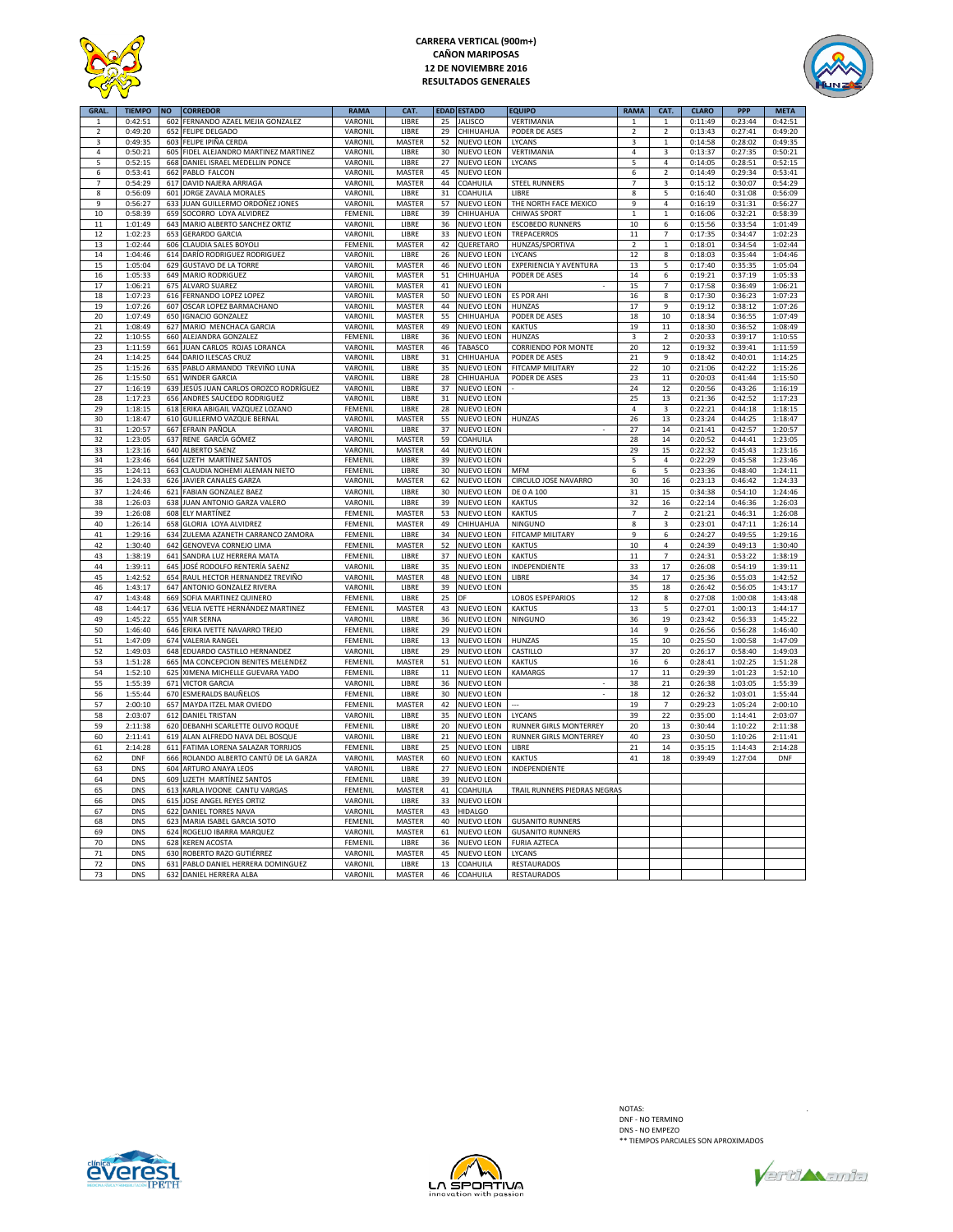

## **CARRERA VERTICAL (900m+) CAÑON MARIPOSAS 12 DE NOVIEMBRE 2016 RESULTADOS FEMENIL LIBRE**



| GRAL. | <b>TIEMPO</b> | <b>NO</b> | <b>CORREDOR</b>                    | <b>RAMA</b>    | CAT.         |    | <b>EDAD ESTADO</b> | <b>EQUIPO</b>                 | <b>RAMA</b> | CAT. | <b>CLARO</b> | <b>PPP</b> | <b>META</b> |
|-------|---------------|-----------|------------------------------------|----------------|--------------|----|--------------------|-------------------------------|-------------|------|--------------|------------|-------------|
| 10    | 0:58:39       |           | 659 SOCORRO LOYA ALVIDREZ          | <b>FEMENIL</b> | <b>LIBRE</b> | 39 | CHIHUAHUA          | <b>CHIWAS SPORT</b>           |             |      | 0:16:06      | 0:32:21    | 0:58:39     |
| 22    | 1:10:55       |           | 660 ALEJANDRA GONZALEZ             | <b>FEMENIL</b> | LIBRE        |    | 36 NUEVO LEON      | HUNZAS                        | 3           |      | 0:20:33      | 0:39:17    | 1:10:55     |
| 29    | 1:18:15       |           | 618 ERIKA ABIGAIL VAZQUEZ LOZANO   | <b>FEMENIL</b> | LIBRE        |    | 28 NUEVO LEON      |                               | 4           |      | 0:22:21      | 0:44:18    | 1:18:15     |
| 34    | 1:23:46       |           | 664 LIZETH MARTÍNEZ SANTOS         | <b>FEMENIL</b> | LIBRE        |    | 39 NUEVO LEON      |                               | 5           | 4    | 0:22:29      | 0:45:58    | 1:23:46     |
| 35    | 1:24:11       |           | 663 CLAUDIA NOHEMI ALEMAN NIETO    | <b>FEMENIL</b> | LIBRE        | 30 | <b>NUEVO LEON</b>  | <b>MFM</b>                    | ь           |      | 0:23:36      | 0:48:40    | 1:24:11     |
| 41    | 1:29:16       |           | 634 ZULEMA AZANETH CARRANCO ZAMORA | <b>FEMENIL</b> | LIBRE        | 34 | <b>NUEVO LEON</b>  | <b>FITCAMP MILITARY</b>       | 9           | 6    | 0:24:27      | 0:49:55    | 1:29:16     |
| 43    | 1:38:19       |           | 641 SANDRA LUZ HERRERA MATA        | <b>FEMENIL</b> | LIBRE        | 37 | <b>NUEVO LEON</b>  | <b>KAKTUS</b>                 | 11          |      | 0:24:31      | 0:53:22    | 1:38:19     |
| 47    | 1:43:48       |           | 669 SOFIA MARTINEZ QUINERO         | <b>FEMENIL</b> | <b>LIBRE</b> | 25 | <b>IDF</b>         | <b>LOBOS ESPEPARIOS</b>       | 12          | 8    | 0:27:08      | 1:00:08    | 1:43:48     |
| 50    | 1:46:40       |           | 646 ERIKA IVETTE NAVARRO TREJO     | <b>FEMENIL</b> | LIBRE        | 29 | <b>NUEVO LEON</b>  |                               | 14          | 9    | 0:26:56      | 0:56:28    | 1:46:40     |
| 51    | 1:47:09       |           | 674 VALERIA RANGEL                 | <b>FEMENIL</b> | <b>LIBRE</b> | 13 | <b>NUEVO LEON</b>  | HUN7AS                        | 15          | 10   | 0:25:50      | 1:00:58    | 1:47:09     |
| 54    | 1:52:10       |           | 625 XIMENA MICHELLE GUEVARA YADO   | <b>FEMENIL</b> | LIBRE        |    | <b>NUEVO LEON</b>  | <b>KAMARGS</b>                | 17          | 11   | 0:29:39      | 1:01:23    | 1:52:10     |
| 56    | 1:55:44       |           | 670 ESMERALDS BAUÑELOS             | <b>FEMENIL</b> | LIBRE        |    | 30 NUEVO LEON      | $\sim$                        | 18          | 12   | 0:26:32      | 1:03:01    | 1:55:44     |
| 59    | 2:11:38       |           | 620 DEBANHI SCARLETTE OLIVO ROQUE  | <b>FEMENIL</b> | LIBRE        | 20 | <b>NUEVO LEON</b>  | <b>RUNNER GIRLS MONTERREY</b> | 20          | 13   | 0:30:44      | 1:10:22    | 2:11:38     |
| 61    | 2:14:28       |           | 611 FATIMA LORENA SALAZAR TORRIJOS | <b>FEMENIL</b> | <b>LIBRE</b> | 25 | <b>NUEVO LEON</b>  | LIBRE                         | 21          | 14   | 0:35:15      | 1:14:43    | 2:14:28     |
| 64    | <b>DNS</b>    |           | 609 LIZETH MARTÍNEZ SANTOS         | <b>FEMENIL</b> | LIBRE        | 39 | <b>NUEVO LEON</b>  |                               |             |      |              |            |             |
| 70    | <b>DNS</b>    |           | 628 KEREN ACOSTA                   | <b>FEMENIL</b> | LIBRE        |    | 36 NUEVO LEON      | <b>FURIA AZTECA</b>           |             |      |              |            |             |





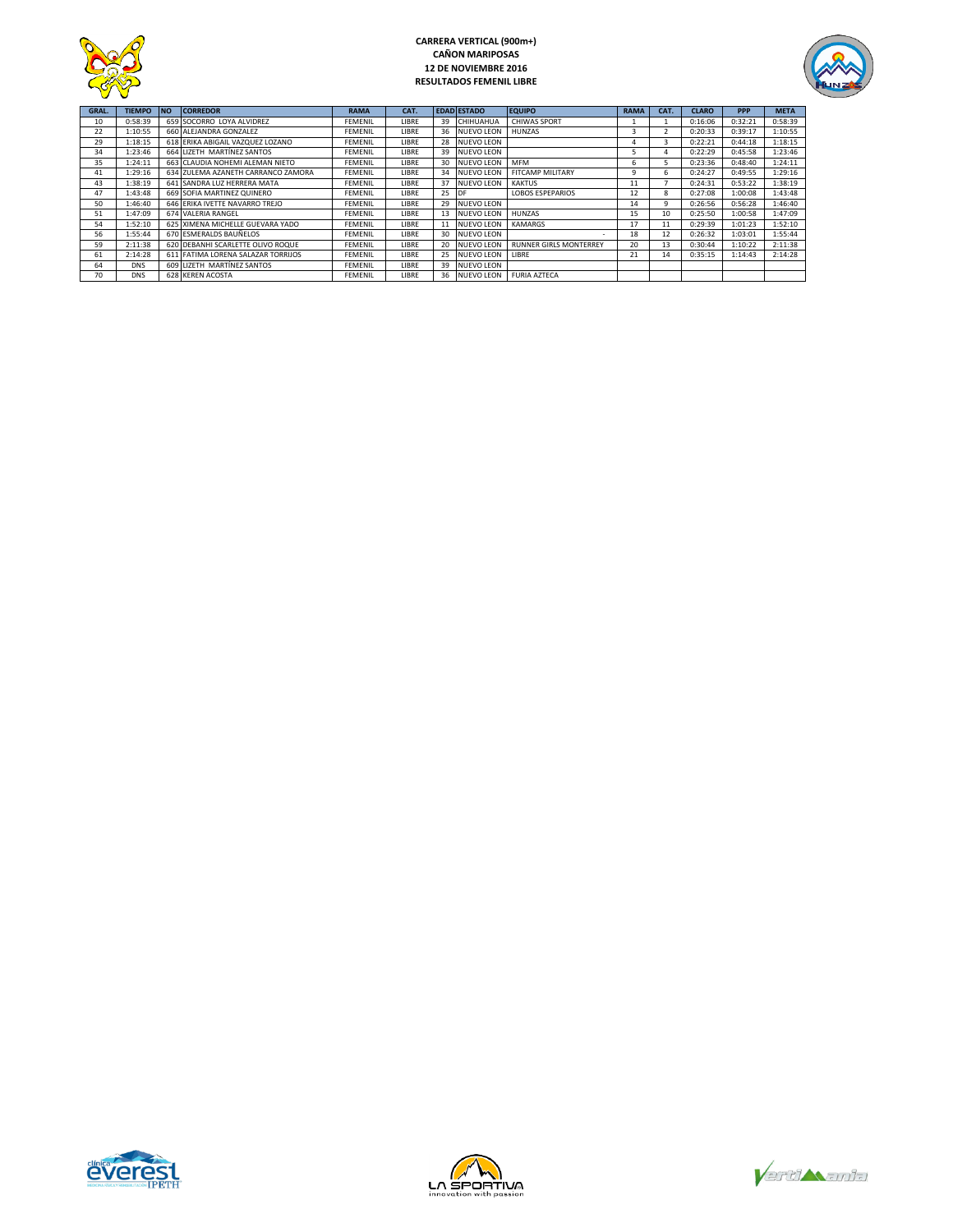



| GRAL. | <b>TIEMPO</b> | <b>INO</b> | <b>CORREDOR</b>                     | <b>RAMA</b>    | CAT.          |    | <b>EDAD ESTADO</b> | <b>EQUIPO</b>                | <b>RAMA</b> | CAT. | <b>CLARO</b> | <b>PPP</b> | <b>META</b> |
|-------|---------------|------------|-------------------------------------|----------------|---------------|----|--------------------|------------------------------|-------------|------|--------------|------------|-------------|
| 13    | 1:02:44       |            | 606 CLAUDIA SALES BOYOLI            | <b>FEMENIL</b> | <b>MASTER</b> | 42 | <b>QUERETARO</b>   | HUNZAS/SPORTIVA              |             |      | 0:18:01      | 0:34:54    | 1:02:44     |
| 39    | 1:26:08       |            | 608 ELY MARTÍNEZ                    | <b>FEMENIL</b> | <b>MASTER</b> | 53 | <b>NUEVO LEON</b>  | <b>KAKTUS</b>                |             |      | 0:21:21      | 0:46:31    | 1:26:08     |
| 40    | 1:26:14       |            | 658 GLORIA LOYA ALVIDREZ            | <b>FFMFNII</b> | <b>MASTER</b> | 49 | CHIHUAHUA          | <b>NINGUNO</b>               |             |      | 0:23:01      | 0:47:11    | 1:26:14     |
| 42    | 1:30:40       |            | 642 GENOVEVA CORNEJO LIMA           | <b>FEMENIL</b> | <b>MASTER</b> | 52 | <b>NUEVO LEON</b>  | <b>KAKTUS</b>                | τU          |      | 0:24:39      | 0:49:13    | 1:30:40     |
| 48    | 1:44:17       |            | 636 VELIA IVETTE HERNÁNDEZ MARTINEZ | <b>FEMENIL</b> | <b>MASTER</b> | 43 | <b>NUEVO LEON</b>  | <b>KAKTUS</b>                | 13          |      | 0:27:01      | 1:00:13    | 1:44:17     |
| 53    | 1:51:28       |            | 665 MA CONCEPCION BENITES MELENDEZ  | <b>FEMENIL</b> | <b>MASTER</b> | 51 | NUEVO LEON         | KAKTUS                       |             |      | 0:28:41      | 1:02:25    | 1:51:28     |
| 57    | 2:00:10       |            | 657 MAYDA ITZEL MAR OVIEDO          | <b>FEMENIL</b> | <b>MASTER</b> | 42 | <b>NUEVO LEON</b>  |                              | 19          |      | 0:29:23      | 1:05:24    | 2:00:10     |
| 65    | <b>DNS</b>    |            | 613 KARLA IVOONE CANTU VARGAS       | <b>FEMENIL</b> | <b>MASTER</b> | 41 | <b>COAHUILA</b>    | TRAIL RUNNERS PIEDRAS NEGRAS |             |      |              |            |             |
| 68    | <b>DNS</b>    |            | 623 MARIA ISABEL GARCIA SOTO        | <b>FEMENIL</b> | <b>MASTER</b> | 40 | <b>NUEVO LEON</b>  | <b>GUSANITO RUNNERS</b>      |             |      |              |            |             |





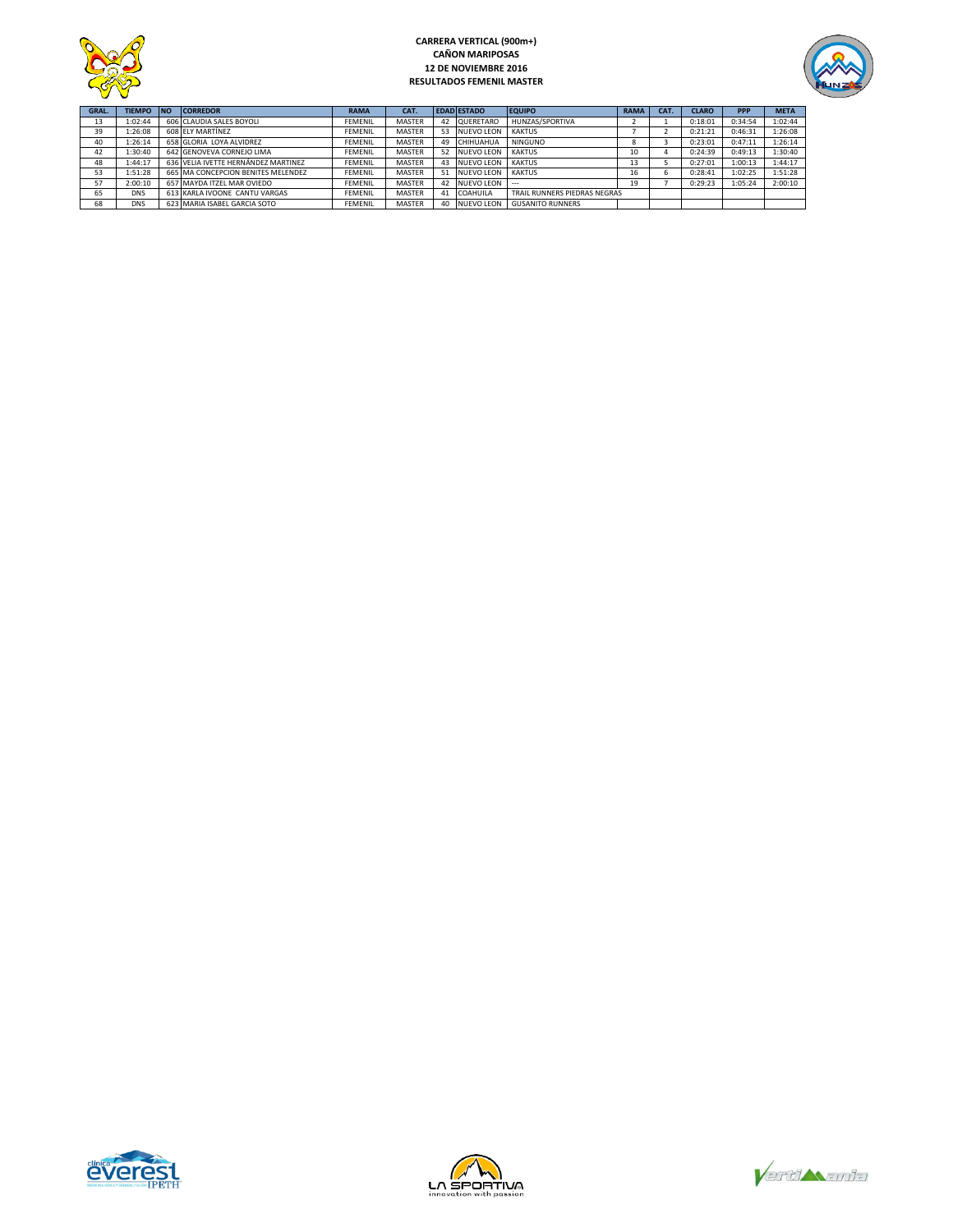

## **CARRERA VERTICAL (900m+) CAÑON MARIPOSAS 12 DE NOVIEMBRE 2016 RESULTADOS VARONIL LIBRE**



| <b>GRAL.</b> | <b>TIEMPO</b> | <b>INO</b> | <b>CORREDOR</b>                        | <b>RAMA</b> | CAT.         |    | <b>EDAD ESTADO</b> | <b>EQUIPO</b>                 | <b>RAMA</b>   | CAT.           | <b>CLARO</b> | <b>PPP</b> | <b>META</b> |
|--------------|---------------|------------|----------------------------------------|-------------|--------------|----|--------------------|-------------------------------|---------------|----------------|--------------|------------|-------------|
| $\mathbf{1}$ | 0:42:51       |            | 602 FERNANDO AZAEL MEJIA GONZALEZ      | VARONIL     | <b>IIBRF</b> | 25 | <b>JALISCO</b>     | VERTIMANIA                    |               | $\mathbf{1}$   | 0:11:49      | 0:23:44    | 0:42:51     |
| 2            | 0:49:20       |            | 652 FELIPE DELGADO                     | VARONIL     | LIBRE        | 29 | CHIHUAHUA          | PODER DE ASES                 | $\mathcal{P}$ | $\overline{2}$ | 0:13:43      | 0:27:41    | 0:49:20     |
| 4            | 0:50:21       |            | 605 FIDEL ALEJANDRO MARTINEZ MARTINEZ  | VARONIL     | LIBRE        | 30 | <b>NUEVO LEON</b>  | VERTIMANIA                    | Δ             | 3              | 0:13:37      | 0:27:35    | 0:50:21     |
| 5            | 0:52:15       |            | 668 DANIEL ISRAEL MEDELLIN PONCE       | VARONIL     | LIBRE        | 27 | <b>NUEVO LEON</b>  | LYCANS                        | 5             | $\overline{4}$ | 0:14:05      | 0:28:51    | 0:52:15     |
| 8            | 0:56:09       |            | 601 JORGE ZAVALA MORALES               | VARONIL     | LIBRE        | 31 | COAHUILA           | <b>I IBRF</b>                 | 8             | 5              | 0:16:40      | 0:31:08    | 0:56:09     |
| 11           | 1:01:49       |            | 643 MARIO ALBERTO SANCHEZ ORTIZ        | VARONIL     | LIBRE        | 36 | <b>NUEVO LEON</b>  | <b>ESCOBEDO RUNNERS</b>       | 10            | 6              | 0:15:56      | 0:33:54    | 1:01:49     |
| 12           | 1:02:23       |            | 653 GERARDO GARCIA                     | VARONIL     | <b>LIBRE</b> | 33 | NUEVO LEON         | TREPACERROS                   | 11            | $\overline{7}$ | 0:17:35      | 0:34:47    | 1:02:23     |
| 14           | 1:04:46       |            | 614 DARÍO RODRIGUEZ RODRIGUEZ          | VARONIL     | <b>LIBRE</b> | 26 | <b>NUEVO LEON</b>  | <b>IYCANS</b>                 | 12            | 8              | 0:18:03      | 0:35:44    | 1:04:46     |
| 24           | 1:14:25       |            | 644 DARIO ILESCAS CRUZ                 | VARONIL     | <b>IIBRF</b> | 31 | CHIHUAHUA          | PODER DE ASES                 | 21            | 9              | 0:18:42      | 0:40:01    | 1:14:25     |
| 25           | 1:15:26       |            | 635 PABLO ARMANDO TREVIÑO LUNA         | VARONIL     | LIBRE        | 35 | <b>NUEVO LEON</b>  | <b>FITCAMP MILITARY</b>       | 22            | 10             | 0:21:06      | 0:42:22    | 1:15:26     |
| 26           | 1:15:50       |            | 651 WINDER GARCIA                      | VARONIL     | <b>LIBRE</b> | 28 | CHIHUAHUA          | PODER DE ASES                 | 23            | 11             | 0:20:03      | 0:41:44    | 1:15:50     |
| 27           | 1:16:19       |            | 639 JESÚS JUAN CARLOS OROZCO RODRÍGUEZ | VARONIL     | LIBRE        | 37 | <b>NUEVO LEON</b>  |                               | 24            | 12             | 0:20:56      | 0:43:26    | 1:16:19     |
| 28           | 1:17:23       |            | 656 ANDRES SAUCEDO RODRIGUEZ           | VARONIL     | <b>LIBRE</b> | 31 | <b>NUEVO LEON</b>  |                               | 25            | 13             | 0:21:36      | 0:42:52    | 1:17:23     |
| 31           | 1:20:57       |            | 667 EFRAIN PAÑOLA                      | VARONIL     | LIBRE        | 37 | <b>NUEVO LEON</b>  |                               | 27            | 14             | 0:21:41      | 0:42:57    | 1:20:57     |
| 37           | 1:24:46       |            | 621 FABIAN GONZALEZ BAEZ               | VARONIL     | <b>LIBRE</b> | 30 | <b>NUEVO LEON</b>  | DE 0 A 100                    | 31            | 15             | 0:34:38      | 0:54:10    | 1:24:46     |
| 38           | 1:26:03       |            | 638 JUAN ANTONIO GARZA VALERO          | VARONIL     | LIBRE        | 39 | <b>NUEVO LEON</b>  | <b>KAKTUS</b>                 | 32            | 16             | 0:22:14      | 0:46:36    | 1:26:03     |
| 44           | 1:39:11       |            | 645 JOSÉ RODOLFO RENTERÍA SAENZ        | VARONIL     | <b>LIBRE</b> | 35 | <b>NUEVO LEON</b>  | INDEPENDIENTE                 | 33            | 17             | 0:26:08      | 0:54:19    | 1:39:11     |
| 46           | 1:43:17       |            | 647 ANTONIO GONZALEZ RIVERA            | VARONIL     | <b>IIBRF</b> | 39 | <b>NUEVO LEON</b>  |                               | 35            | 18             | 0:26:42      | 0:56:05    | 1:43:17     |
| 49           | 1:45:22       |            | 655 YAIR SERNA                         | VARONIL     | <b>IIBRF</b> | 36 | NUEVO LEON         | <b>NINGUNO</b>                | 36            | 19             | 0:23:42      | 0:56:33    | 1:45:22     |
| 52           | 1:49:03       |            | 648 EDUARDO CASTILLO HERNANDEZ         | VARONIL     | LIBRE        | 29 | <b>NUEVO LEON</b>  | CASTILLO                      | 37            | 20             | 0:26:17      | 0:58:40    | 1:49:03     |
| 55           | 1:55:39       |            | <b>671 VICTOR GARCIA</b>               | VARONIL     | LIBRE        | 36 | <b>NUEVO LEON</b>  |                               | 38            | 21             | 0:26:38      | 1:03:05    | 1:55:39     |
| 58           | 2:03:07       |            | 612 DANIEL TRISTAN                     | VARONIL     | LIBRE        | 35 | <b>NUEVO LEON</b>  | <b>LYCANS</b>                 | 39            | 22             | 0:35:00      | 1:14:41    | 2:03:07     |
| 60           | 2:11:41       |            | 619 ALAN ALFREDO NAVA DEL BOSQUE       | VARONIL     | LIBRE        | 21 | <b>NUEVO LEON</b>  | <b>RUNNER GIRLS MONTERREY</b> | 40            | 23             | 0:30:50      | 1:10:26    | 2:11:41     |
| 63           | <b>DNS</b>    |            | 604 ARTURO ANAYA LEOS                  | VARONIL     | LIBRE        | 27 | <b>NUEVO LEON</b>  | INDEPENDIENTE                 |               |                |              |            |             |
| 66           | <b>DNS</b>    |            | 615 JOSE ANGEL REYES ORTIZ             | VARONIL     | <b>IIBRF</b> | 33 | <b>NUEVO LEON</b>  |                               |               |                |              |            |             |
| 72           | <b>DNS</b>    |            | 631 PABLO DANIEL HERRERA DOMINGUEZ     | VARONIL     | LIBRE        | 13 | COAHUILA           | <b>RESTAURADOS</b>            |               |                |              |            |             |